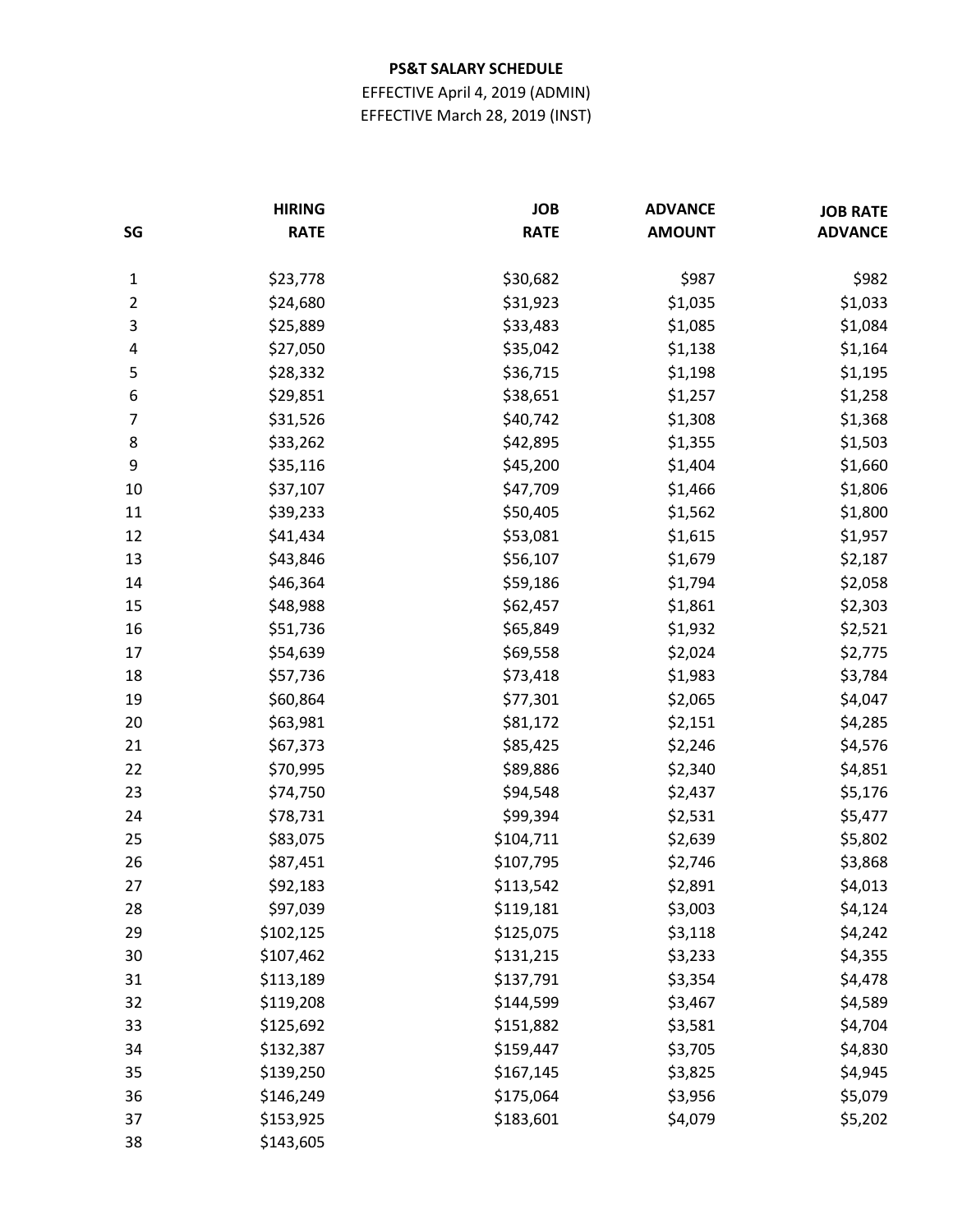EFFECTIVE April 2, 2020 (ADMIN) EFFECTIVE March 26, 2020 (INST)

| SG             | <b>HIRING</b><br><b>RATE</b> | <b>JOB</b><br><b>RATE</b> | <b>ADVANCE</b><br><b>AMOUNT</b> | <b>JOB RATE</b><br><b>ADVANCE</b> |
|----------------|------------------------------|---------------------------|---------------------------------|-----------------------------------|
|                |                              |                           |                                 |                                   |
| $\mathbf{1}$   | \$24,254                     | \$31,297                  | \$1,007                         | \$1,001                           |
| $\overline{2}$ | \$25,174                     | \$32,564                  | \$1,055                         | \$1,060                           |
| 3              | \$26,407                     | \$34,150                  | \$1,107                         | \$1,101                           |
| 4              | \$27,591                     | \$35,740                  | \$1,161                         | \$1,183                           |
| 5              | \$28,899                     | \$37,447                  | \$1,222                         | \$1,216                           |
| 6              | \$30,448                     | \$39,423                  | \$1,282                         | \$1,283                           |
| 7              | \$32,157                     | \$41,555                  | \$1,334                         | \$1,394                           |
| 8              | \$33,927                     | \$43,753                  | \$1,382                         | \$1,534                           |
| 9              | \$35,818                     | \$46,103                  | \$1,432                         | \$1,693                           |
| 10             | \$37,849                     | \$48,662                  | \$1,495                         | \$1,843                           |
| 11             | \$40,018                     | \$51,410                  | \$1,593                         | \$1,834                           |
| 12             | \$42,263                     | \$54,140                  | \$1,647                         | \$1,995                           |
| 13             | \$44,723                     | \$57,231                  | \$1,713                         | \$2,230                           |
| 14             | \$47,291                     | \$60,371                  | \$1,830                         | \$2,100                           |
| 15             | \$49,968                     | \$63,705                  | \$1,898                         | \$2,349                           |
| 16             | \$52,771                     | \$67,169                  | \$1,970                         | \$2,578                           |
| 17             | \$55,732                     | \$70,946                  | \$2,064                         | \$2,830                           |
| 18             | \$58,891                     | \$74,887                  | \$2,022                         | \$3,864                           |
| 19             | \$62,081                     | \$78,849                  | \$2,106                         | \$4,132                           |
| 20             | \$65,261                     | \$82,794                  | \$2,194                         | \$4,369                           |
| 21             | \$68,720                     | \$87,133                  | \$2,291                         | \$4,667                           |
| 22             | \$72,415                     | \$91,684                  | \$2,386                         | \$4,953                           |
| 23             | \$76,245                     | \$96,441                  | \$2,485                         | \$5,286                           |
| 24             | \$80,306                     | \$101,379                 | \$2,581                         | \$5,587                           |
| 25             | \$84,737                     | \$106,802                 | \$2,691                         | \$5,919                           |
| 26             | \$89,200                     | \$109,951                 | \$2,801                         | \$3,945                           |
| 27             | \$94,027                     | \$115,813                 | \$2,948                         | \$4,098                           |
| 28             | \$98,980                     | \$121,565                 | \$3,063                         | \$4,207                           |
| 29             | \$104,168                    | \$127,577                 | \$3,180                         | \$4,329                           |
| 30             | \$109,611                    | \$133,839                 | \$3,298                         | \$4,440                           |
| 31             | \$115,453                    | \$140,547                 | \$3,421                         | \$4,568                           |
| 32             | \$121,592                    | \$147,491                 | \$3,536                         | \$4,683                           |
| 33             | \$128,206                    | \$154,920                 | \$3,653                         | \$4,796                           |
| 34             | \$135,035                    | \$162,636                 | \$3,779                         | \$4,927                           |
| 35             | \$142,035                    | \$170,488                 | \$3,901                         | \$5,047                           |
| 36             | \$149,174                    | \$178,565                 | \$4,035                         | \$5,181                           |
| 37             | \$157,004                    | \$187,273                 | \$4,161                         | \$5,303                           |
| 38             | \$146,477                    |                           |                                 |                                   |
|                |                              |                           |                                 |                                   |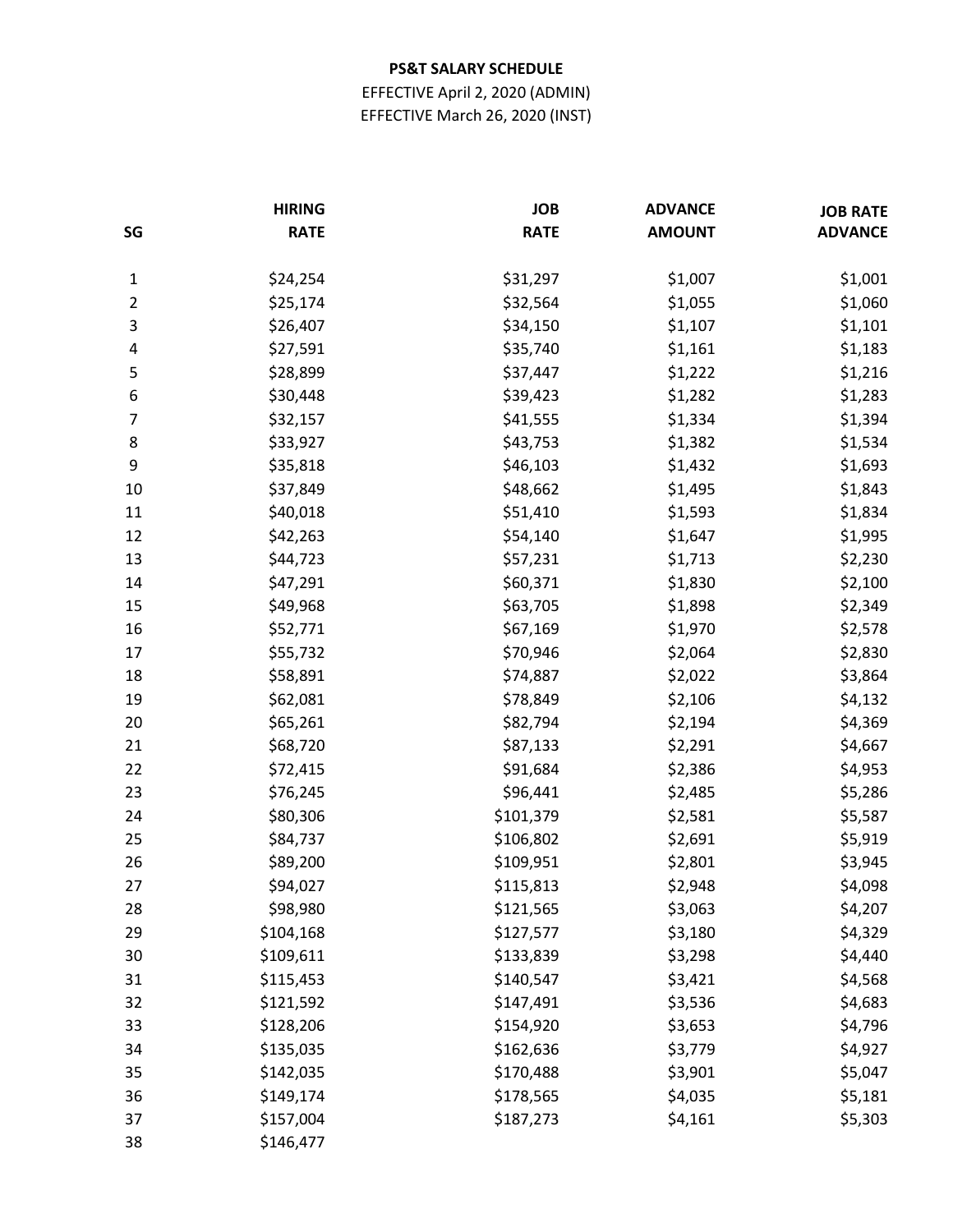EFFECTIVE April 1, 2021 (ADMIN) EFFECTIVE March 25, 2021 (INST)

| SG             | <b>HIRING</b><br><b>RATE</b> | <b>JOB</b><br><b>RATE</b> | <b>ADVANCE</b><br><b>AMOUNT</b> | <b>JOB RATE</b><br><b>ADVANCE</b> |
|----------------|------------------------------|---------------------------|---------------------------------|-----------------------------------|
|                |                              |                           |                                 |                                   |
| $\mathbf{1}$   | \$24,739                     | \$31,922                  | \$1,027                         | \$1,021                           |
| $\overline{2}$ | \$25,677                     | \$33,216                  | \$1,076                         | \$1,083                           |
| 3              | \$26,935                     | \$34,835                  | \$1,129                         | \$1,126                           |
| 4              | \$28,143                     | \$36,456                  | \$1,184                         | \$1,209                           |
| 5              | \$29,477                     | \$38,198                  | \$1,246                         | \$1,245                           |
| 6              | \$31,057                     | \$40,214                  | \$1,308                         | \$1,309                           |
| 7              | \$32,800                     | \$42,389                  | \$1,361                         | \$1,423                           |
| 8              | \$34,606                     | \$44,625                  | \$1,409                         | \$1,565                           |
| 9              | \$36,534                     | \$47,028                  | \$1,461                         | \$1,728                           |
| 10             | \$38,606                     | \$49,637                  | \$1,525                         | \$1,881                           |
| 11             | \$40,818                     | \$52,438                  | \$1,625                         | \$1,870                           |
| 12             | \$43,108                     | \$55,223                  | \$1,680                         | \$2,035                           |
| 13             | \$45,617                     | \$58,374                  | \$1,747                         | \$2,275                           |
| 14             | \$48,237                     | \$61,575                  | \$1,867                         | \$2,136                           |
| 15             | \$50,967                     | \$64,981                  | \$1,936                         | \$2,398                           |
| 16             | \$53,826                     | \$68,511                  | \$2,010                         | \$2,625                           |
| 17             | \$56,847                     | \$72,364                  | \$2,105                         | \$2,887                           |
| 18             | \$60,069                     | \$76,387                  | \$2,063                         | \$3,940                           |
| 19             | \$63,323                     | \$80,429                  | \$2,148                         | \$4,218                           |
| 20             | \$66,566                     | \$84,450                  | \$2,238                         | \$4,456                           |
| 21             | \$70,094                     | \$88,877                  | \$2,337                         | \$4,761                           |
| 22             | \$73,863                     | \$93,519                  | \$2,434                         | \$5,052                           |
| 23             | \$77,770                     | \$98,372                  | \$2,535                         | \$5,392                           |
| 24             | \$81,912                     | \$103,405                 | \$2,633                         | \$5,695                           |
| 25             | \$86,432                     | \$108,935                 | \$2,745                         | \$6,033                           |
| 26             | \$90,984                     | \$112,150                 | \$2,857                         | \$4,024                           |
| 27             | \$95,908                     | \$118,129                 | \$3,007                         | \$4,179                           |
| 28             | \$100,960                    | \$123,996                 | \$3,124                         | \$4,292                           |
| 29             | \$106,251                    | \$130,129                 | \$3,244                         | \$4,414                           |
| 30             | \$111,803                    | \$136,516                 | \$3,364                         | \$4,529                           |
| 31             | \$117,762                    | \$143,358                 | \$3,490                         | \$4,656                           |
| 32             | \$124,024                    | \$150,441                 | \$3,607                         | \$4,775                           |
| 33             | \$130,770                    | \$158,018                 | \$3,726                         | \$4,892                           |
| 34             | \$137,736                    | \$165,889                 | \$3,855                         | \$5,023                           |
| 35             | \$144,876                    | \$173,898                 | \$3,979                         | \$5,148                           |
| 36             | \$152,157                    | \$182,136                 | \$4,116                         | \$5,283                           |
| 37             | \$160,144                    | \$191,018                 | \$4,244                         | \$5,410                           |
| 38             | \$149,407                    |                           |                                 |                                   |
|                |                              |                           |                                 |                                   |